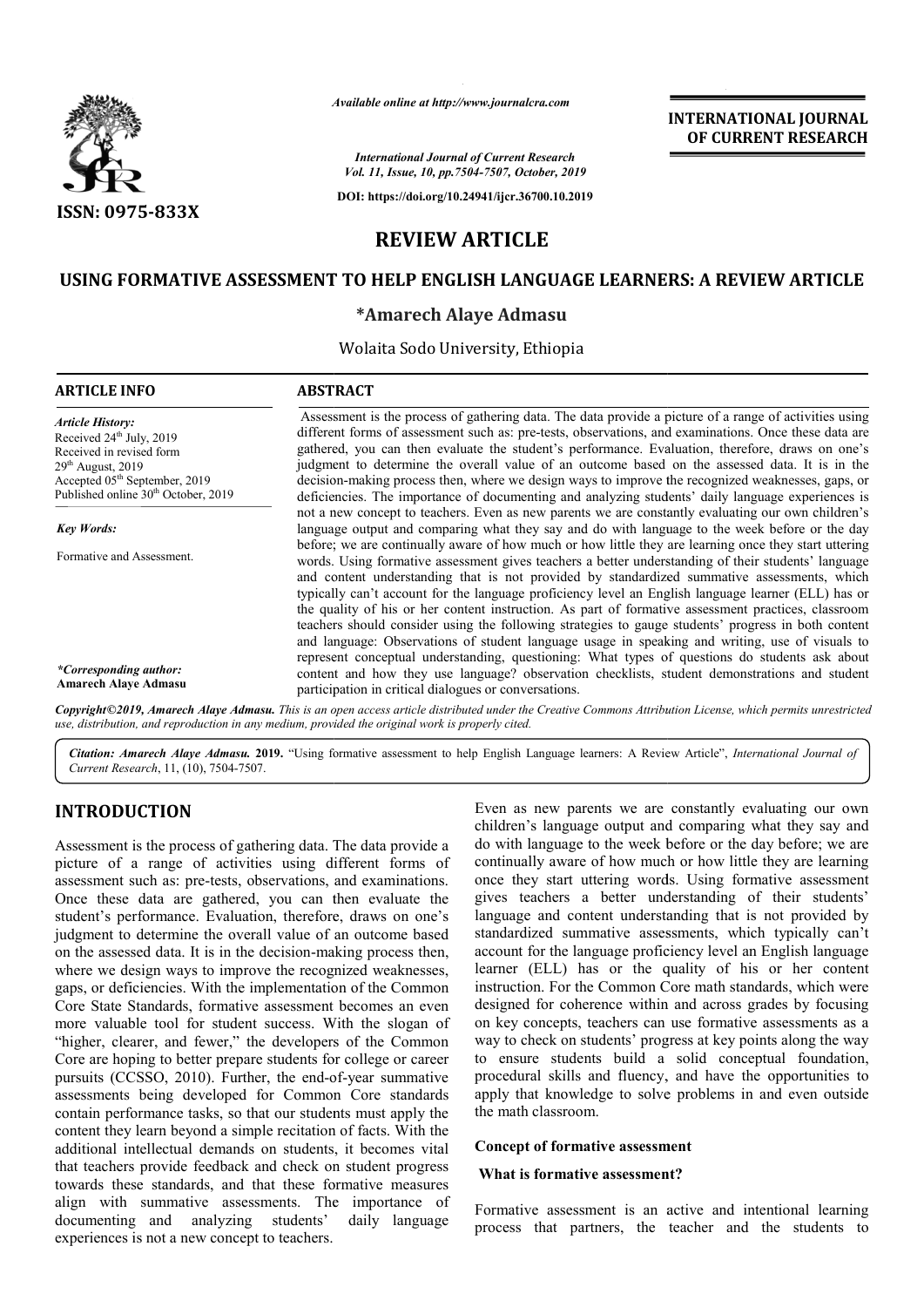continuously and systematically gather evidence of learning with the express goal of improving student achievement. Formative assessment has been interpreted in many ways. Black and Wiliam (1998) define it as the whole activities undertaken by teachers, and/or by their students, which provide information that can be used as feedback to modify the teaching and learning activities in which they are engaged. Formative assessment can be used to facilitate the learning process in the classroom, and it might help the students in their learning. Tahir, Tariq, Mubashira and Rabbia (2012) state that formative assessment is a diagnostic use of assessment that provides feedback to teachers and students throughout instructions. Marsh (2007) claims that formative testing is a kind of strategies, which is designed to identify learner's learning difficulties in order to provide remediation procedures to enhance the performance of the majority of students. The information provided to the students must be used in order for the assessment to be described as a formative one. The Assessment Reform Group (ARG) describes formative assessment as the process of looking for and interpreting evidence for teachers and their learners to decide where the learners fit in their learning, where they need to go, and how best to get there (Assessment Reform Group, 2007). Kathy (2013) also claims that formative testing aims for an analysis of learners' learning difficulties to improve their academic achievement. Assessment in intentional learning refers to cognitive processes that have learning as a goal rather than an incidental outcome (Bereiter and Scardamalia, 1989).

- The use of formative assessment to provide feedback to teachers and students in the course of learning.
- Information gained through informal assessments provides opportunities for teachers to make adjustments to the ways in which they deliver instruction.
- For example, they may re-teach a concept, use alternative instructional approaches, or offer more opportunities for practice and reinforcement.
- Teachers use formative assessments both to provide feedback to students about their progress and to guide decisions about next steps in the learning process, thereby closing the gap between the learner's current and desired states.
- Formative assessment provides feedback and information during the instructional process, while learning is taking place, and while learning is occurring.
- Formative assessment measures student progress but it can also assess your own progress as an instructor.
- A primary focus of formative assessment is to identify areas that may need improvement.
- These assessments typically are not graded and act as a gauge to students' learning progress and to determine teaching effectiveness (implementing appropriate methods and activities).
- Formative assessment information can come from questioning and discussion with students, from their work (quizzes, assignments, homework), or from direct observation of students doing their work.
- Formative assessment is more valuable for day-to-day teaching when it is used to adapt the teaching to meet students' needs.
- Formative assessment helps teachers to monitor their students' progress and to modify the instruction accordingly.
- It also helps students to monitor their own progress as they get feedback from their peers and the teacher.
- Students also find opportunity to revise and refine their thinking by means of formative assessment.
- It is also called as educative assessment and classroom assessment.

#### **Generally formative assessment**

- Requires students to take responsibility for their own learning.
- Communicates clear, specific learning goals.
- Focuses on goals that represent valuable educational outcomes with applicability beyond the learning context.
- Identifies the student's current knowledge/skills and the necessary steps for reaching the desired goals.
- Requires development of plans for attaining the desired goals.
- Encourages students to self-monitor progress toward the learning goals.
- Provides frequent assessment, including peer and student self-assessment and assessment embedded within learning activities.
- Includes feedback that is non-evaluative, specific, timely, and related to the learning goals.
- Provides opportunities for the student to revise and improve work products and deepen understandings.
- Promotes metacognition and reflection by students on their work.

The following are a few examples of formative assessments

- Questions that teachers pose to individual students and groups of students during the learning process to determine what specific concepts or skills they may be having trouble with.
- A wide variety of intentional questioning strategies may be employed, such as phrasing questions in specific ways to elicit more useful responses.
- Specific, detailed, and constructive feedback that teachers provide on student work, such as journal entries, essays, worksheets, research papers, projects, ungraded quizzes, lab results, or works of art, design, and performance.

### **Purposes of formative assessment**

- The primary purpose of formative assessment is to improve learning, not merely to audit it.
- It is assessment for learning rather than assessment of learning. In other words it is *not* used for grading.
- Students need and deserve an opportunity to learn before they are graded on how well they have learned.
- Formative assessment is used before instruction, to find out where students are, and during instruction, to find out how they are progressing.
- It typically involves qualitative feedback (rather than scores) for both student and teacher that focuses on the details of content and performance.
- The fact that the results of formative assessment are not used for grading.
- Formative assessment includes diagnostic testing, to identify problems of teaching process.
- It even more useful for learning, especially for less-able students.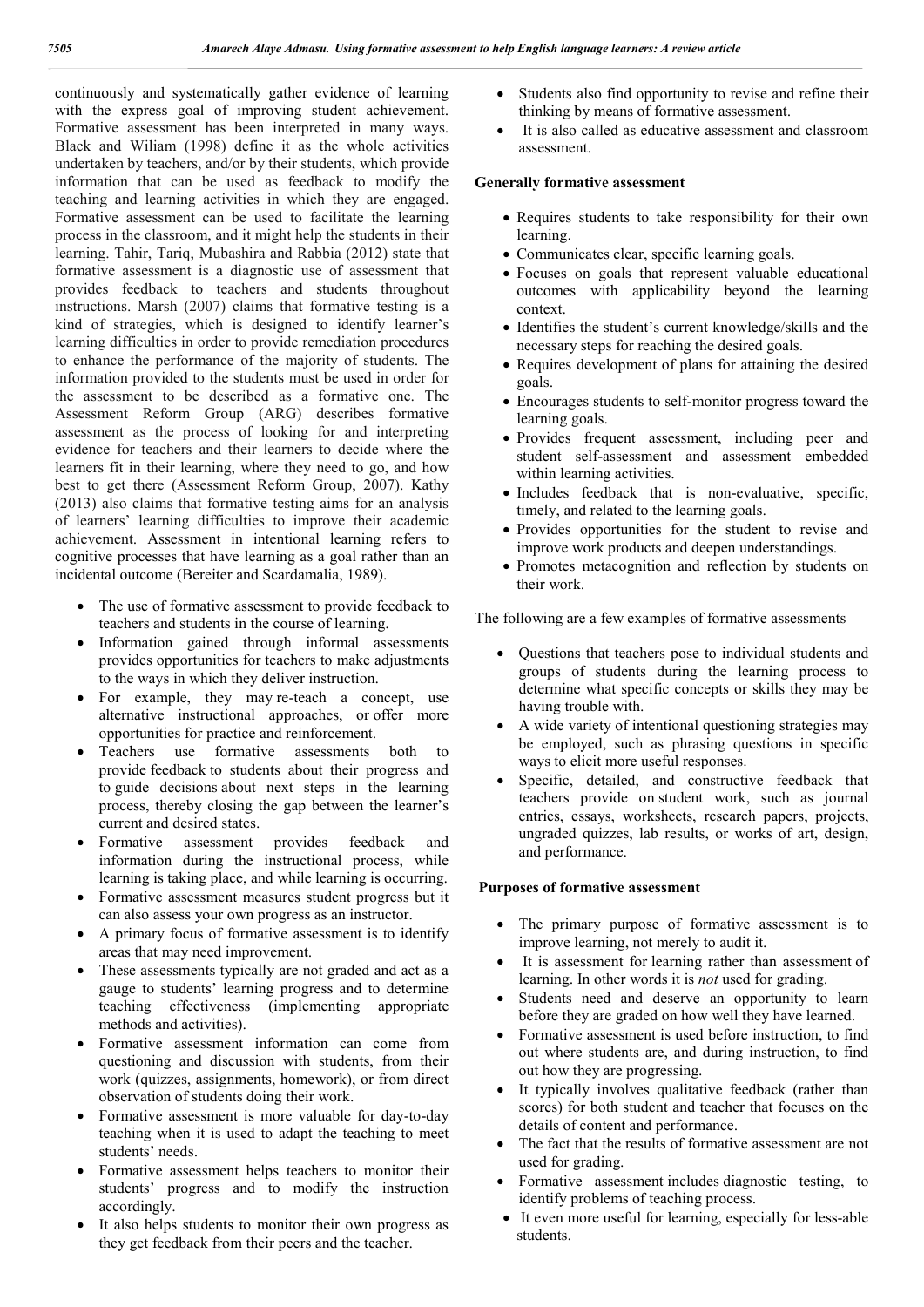### **Differences between Formative and Summative Assessment**

Assessment is vital to the education process. Schools, universities and Ministries or departments of education may use summative assessments and evaluations. In addition, assessment may also serve a formative function. In classrooms, formative assessment refers to frequent, interactive assessments of student's progress and understanding to identify learners' needs and adjust teaching appropriately. "Teachers using formative assessment approaches and techniques are better prepared to meet diverse students' needs". (Burner, 1996) Formative assessment methods are necessary to raise overall levels of student's achievement. Quantitative and qualitative research on formative assessment are proved as one of the most important interventions for promoting high-performance ever studied. Black and Wiliam(1998) concluded that: formative assessment does improve learning. The gains in achievement appear to be quite considerable, and as noted earlier, among the largest ever reported for educational interventions. As an illustration of just how big these gains are, an effect size of 0.7, if it could be achieved on a nation-wide scale, would be equivalent to raising the mathematics attainment score of an 'average' country like England, New Zealand or the United States into the 'top five' after the Pacific Rim countries of Singapore, Korea, Japan and Hong Kong. These findings provide a strong foundation for further research on effective teaching, learning and assessment strategies. On the other hand, the aim of the summative assessment is usually focus on evaluating students' learning at the end of instructional units, lessons, or course specifications and syllables. It is frequently comparing it against some particular test specifications or standard checklists. Consequently, Summative assessments are often considered to be a high stakes form of assessment, which means it been recognized as a "high point value assessment". Some examples of summative assessments include; final or midterm exams, graduation projects, scientific papers or writing compositions. Generally, gathered information from summative assessments has a profound influence on students' development or faculty members to reflect on their own teaching in the future.

### **Strategies to gauge students' progress in both content and language**

As part of formative assessment practices, classroom teachers should consider using the following strategies to gauge students' progress in both content and language:

- Observations of student language usage in speaking and writing
- Use of visuals to represent conceptual understanding
- Questioning: What types of questions do students ask about content and how they use language?
- Observation checklists
- Student demonstrations
- Student participation in critical dialogues or conversations
- Student interviews
- Student work samples
- Student self-reflections
- Games: Can they participate in classroom games, and how much language or visual support do they need to participate?
- Journals
- Think-pair-share activity
- Picture interpretation
- Ability to use graphic organizers to compile ideas
- Note taking

What type of ongoing assessments do you use to gather information about your English language learners?

Heritage (2012) explains that "formative assessment is not a test, nor an instrument, but rather an approach to teaching and learning that uses feedback as its centerpiece in a supportive classroom context." Providing feedback and redirection to students is the best type of tool teachers have in helping English language learners advance their literacy development to meet the Common Core literacy demands—by giving teachers opportunities to help students access the academic content in the classroom.

## **REFERENCES**

- Akter, L. 2010. Teacher talk time in ESL classrooms in Bangladesh (Doctoral dissertation, BRAC University).
- Atkin, J., Black, P. and Coffey, J. (Eds.) 2005. Classroom Assessment and the National Science Education Standards. Committee on Classroom Assessment and the National Science Education Standards, Center for Education, National Research Council. Washington, DC: National Academy Press.
- Assessment Reform Group, 2007. Assessment for learning. Retrieved on March 11, 2010, from http://www. assessment-reform-group.org/ASF.html
- Bachman, L. and Palmer, A. 2010. Language Assessment in Practice. Oxford: Oxford University Press.
- Black, P., Harrison, C., Lee, C., Marshall, B. and Wiliam, D. 2003. Assessment for Learning: Putting it into practice. Berkshire, England: Open University Press.
- Black, P. and Wiliam, D. 1998. Assessment and classroom learning, Assessment in Education: principles, policy and practice, 5(1), 7-74.
- Black, P. and Wiliam, D. 2006. Assessment for learning in the classroom. Assessment and learning, 9-25.
- Bruner, J. 1996. The Culture of Education, Harvard University Press, Cambridge, MA.
- Chickering, A. W. and Gamson Z. F. (Eds.). 1991. Applying the seven principles for good practice in undergraduate education. San Fransisco, CA: Jossey-Bass.
- Davison, C. 2004. The contradictory culture of teacher-based assessment: ESL teacher assessment practices in Australian and Hong Kong secondary schools. *Language Testing*, 21(3), 305-334.
- Dhindsa, H. S., Omar, K. and Waldrip, B. 2007. Upper secondary Bruneian science students' perceptions of assessment. *International Journal of Science Education,* 29(10), 1261-1280.
- Gitomer, D. H. and Duschl, R. A. 1995. Moving toward a portfolio culture in science education. Learning science in the schools: *Research reforming practice*, 299-326.
- Hanna, G. S. and Dettmer, P. A. 2004. Assessment for effective teaching: Using context- adaptive planning. Boston, MA: Pearson A and B.
- Harmer and Jeremy, 2001. The practice of English language teaching. Harlow: Longman.
- Hattie, J. and Timperley, H. 2007. The power of feedback. *Review of educational Research*, 77(1), 81-112.